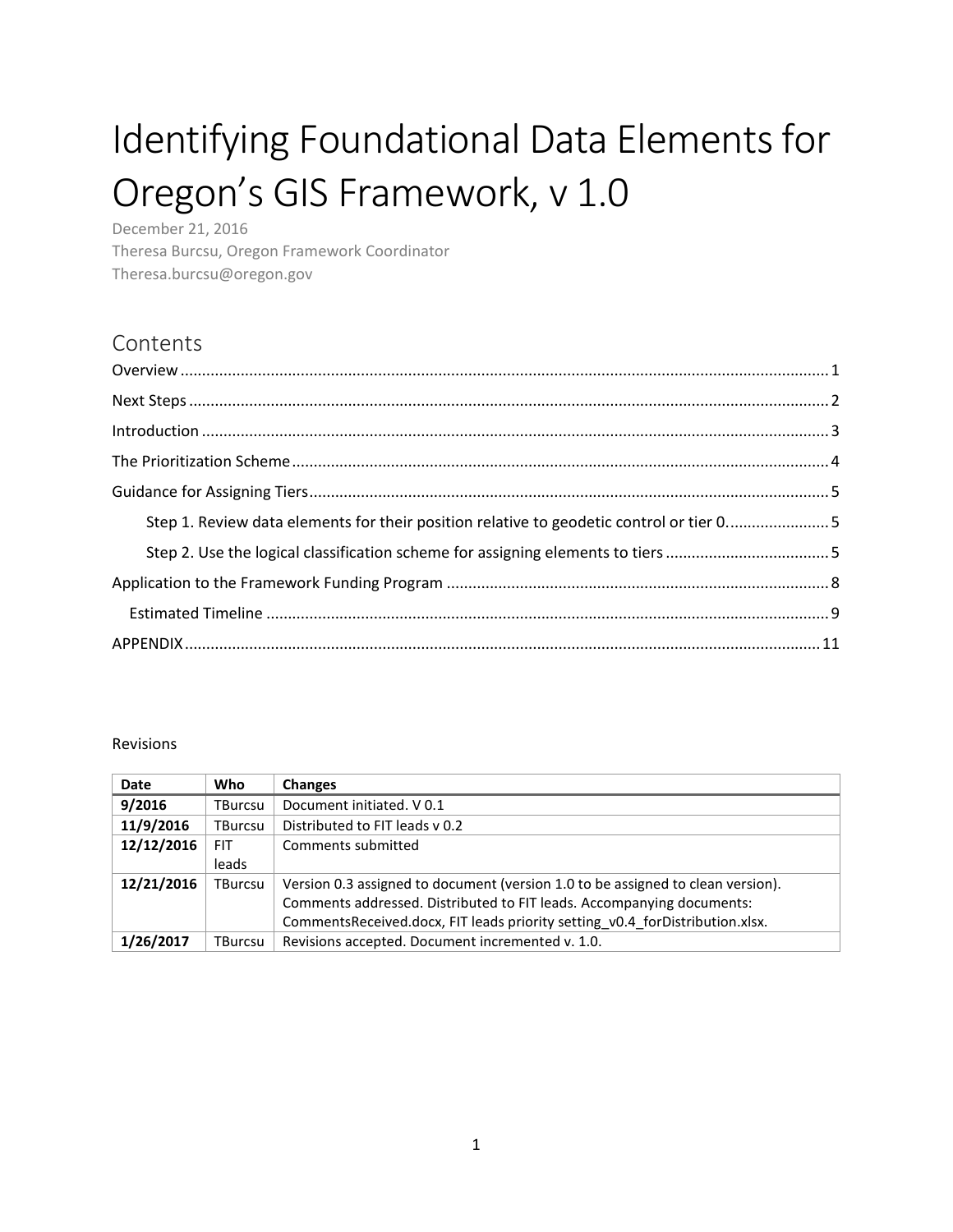## Overview

This document describes a new 5-year strategy for categorizing Framework data elements for use in priority-setting and decision making for the Oregon GIS Framework. This document also contains guidance for implementing the strategy within Framework themes. The new strategy, proposed by the Framework Implementation Team Leads (FIT leads) in August 2016, is intended to increase progress toward the completion<sup>1</sup> of Oregon's GIS Framework by identifying the highest priority data elements across all themes using a logical classification that emphasizes relationship to geodetic control. Data elements are the smallest category of features or feature types that are identified and tracked in the Oregon Framework and are, for all intents and purposes, single theme data sets organized by Framework theme. High priority data elements are referred to as *foundational data elements* and are parsed into groups called *tiers.* The strategy will be effective for up to 3 biennia, and will be updated to reflect changes in the GIS Framework during the third biennia or earlier if the FIT leads recommend that it is no longer effective.

The new strategy emphasizes the Framework goals of accelerating completion of the Framework and ensuring horizontal and vertical integration across themes. An advantage of the new strategy is that through its emphasis on geodetic control, it lays the ground work for vertical integration of Framework elements and prepares the State for the datum change anticipated in 2022.<sup>2</sup> Another advantage is that all elements are categorized regardless of theme, minimizing or eliminating the potential for FIT themes leads to pit their theme's elements against data elements that have greater potential to move all of the Oregon Framework forward but are in a different theme. A disadvantage is that some data elements and themes that have traditionally been emphasized may be deemphasized. As the strategy will be relatively short-lived, deemphasized data elements can be reemphasized in the future.

The priorities identified from the new strategy can be used to guide inter-agency funding of Framework data elements. The priorities will also guide proposal selection for funding from those submitted to the 2017-2019 Framework funding request for proposals, due out in the first quarter of 2017.

#### <span id="page-1-0"></span>Next Steps

<span id="page-1-1"></span> $\overline{a}$ 

FIT leads should work with team members to assign data elements to tiers using the guidance below and the accompanying data elements spreadsheet. While the Oregon Framework Coordinator performed an initial assignment of data elements, reassignment of data element tiers is fully expected and welcomed as FIT leads and team members are expected to have the best knowledge about their theme's data elements. The rationale used by participants to sort data elements should be documented in the spreadsheet or in a memo, and questions or issues that arise as the data elements are sorted should be recorded and reported to the Oregon Framework Coordinator. Everyone is working to complete this task by the end of January 2017.

<sup>2</sup> For more information see NOAA's New Datums webpage [\(http://www.geodesy.noaa.gov/datums/newdatums/index.shtml\)](http://www.geodesy.noaa.gov/datums/newdatums/index.shtml)

<sup>1</sup> Completion is achieved when a data element has been developed to the statewide extent, the element's maintenance has been ensured, and appropriate access to the data element has been ensured.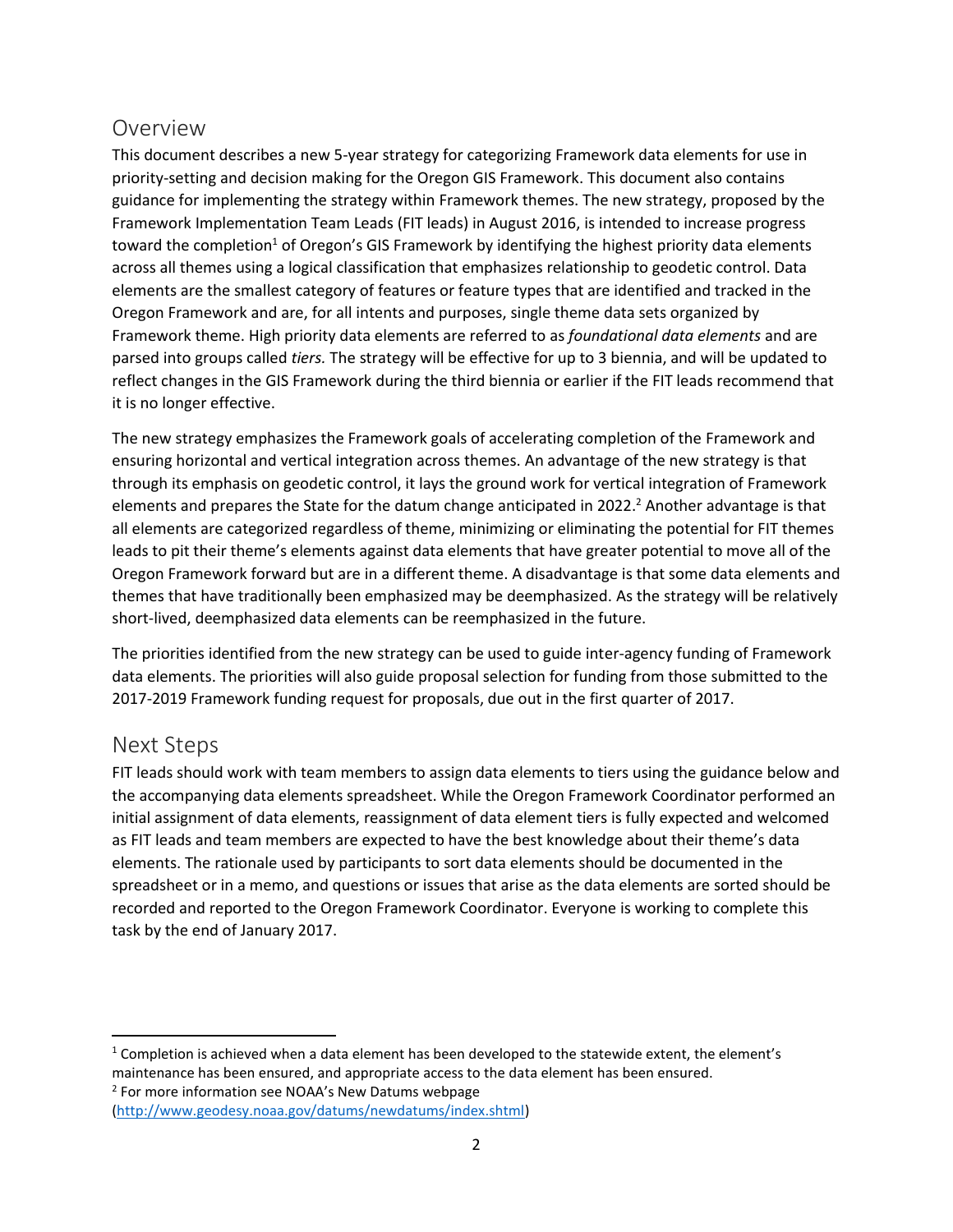## Introduction

The Framework Implementation Team theme leaders (FIT leads) proposed an updated strategy for prioritizing work areas for Oregon's GIS Framework. The strategy will be used in the decision making process for funding projects through the Framework funding program. The strategy focuses on two programmatic goals:

- 1. Accelerating the development, maintenance, and access to Oregon's GIS Framework
- 2. Ensuring Framework themes can be integrated horizontally and vertically

The FIT leads agreed that a subset of data elements serve as the key geometric and geographic references for other data elements. These *foundational data elements* are particularly important to the Oregon Framework community's efforts to provide consistent data that meets a wide variety of user needs and to increase efficiency of data production and maintenance within the State of Oregon. **Foundational data elements are defined, for the purposes of this strategy, as the collection of data elements whose geometries serve as the basis for the vast majority of Framework data elements.**

*Figure 1. A rough sketch of a subset of Framework data elements, where geodetic control is the most basic of the foundational data elements. The diagram includes only a sample of data elements and was not intended to provide a mapping of every data theme and element in the revised prioritization scheme. Tier 1 data elements are situated immediately above geodetic control. Tier 2 data elements are situated immediately above tier 1 elements. Tier n represents tier 3 and greater elements at the top of the diagram. Additional tiers may exist and are not depicted in the diagram.*

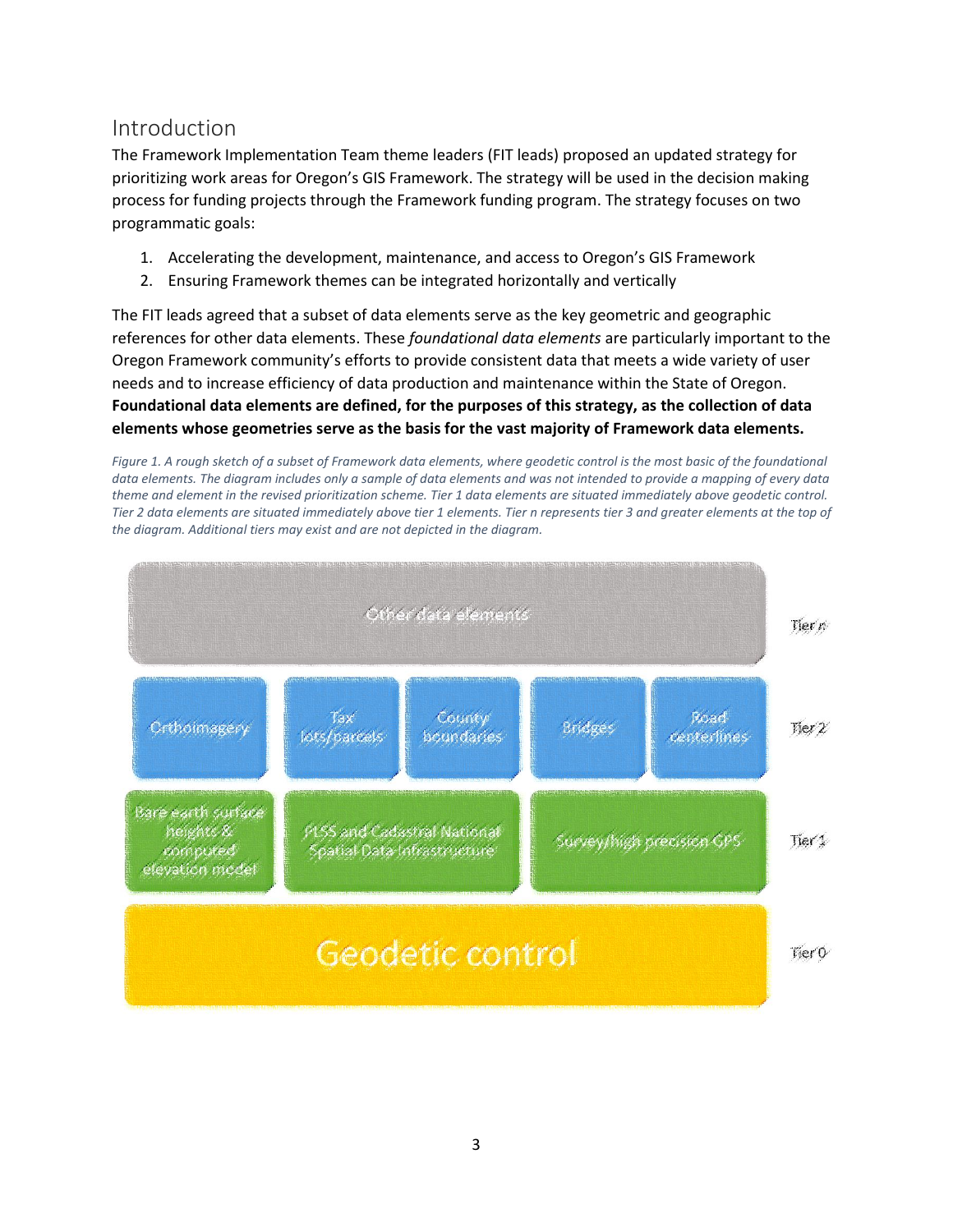# <span id="page-3-0"></span>The Prioritization Scheme

 $\overline{a}$ 

Foundational data elements are data elements that serve as the base geospatial data for other Framework data elements. Because there are numerous data that meet this definition, foundational data elements can be differentiated using a logical classification scheme [\(Box 1\)](#page-5-0) that is based on:

- 1. relationship to the geodetic control network
- 2. data element dependencies in terms of predecessor and successor data elements

The most basic foundational elements are those that directly use geodetic control/information (see **Error! Reference source not found.**). <sup>3</sup> Geodetic control is used in this document to refer to survey information that establishes the horizontal and vertical location of a point on the Earth, measured using the most accurate methods available.<sup>4</sup> It also refers to the reference system that includes the accepted horizontal and vertical datums for the State of Oregon. For clarity, geodetic control is assigned to a tier 0 position (see **Error! Reference source not found.**). Positioning geodetic control at the base of the hierarchy helps ensure vertical integrity across data elements. Geodetic control data provides the basis for a single reference system that is used to establish the positions of geographic data.<sup>5</sup> Referencing universally compatible<sup>6</sup> positional and elevation data is key to achieving a vertically integrated geospatial data Framework. In Oregon, geodetic control data is funded and maintained by government entities at the federal, state, and municipal levels.<sup>7</sup>

Other data elements lie above geodetic control and directly or indirectly reference Oregon's geodetic control network. Data that directly reference geodetic control are t*ier 1* data and include elements such as digital elevation and depth models. Tier 1 data elements frequently serve as the geometric or geographic reference for one or more data elements and are both horizontally and vertically accurate, however, some exceptions exist. An exception is the Public Land Survey System (PLSS) which does not directly reference geodetic control nor the vertical datum realization but is the basis for many Framework data elements. Because it does not reference the vertical datum realization, it was positioned as a tier 1 data element.

Elements that directly reference tier 1 elements of height, PLSS or Cadastral National Spatial Data Infrastructure, are georeferenced to GPS data, are derived entirely from remote sensing technologies, or derived directly from land survey data are considered tier 2 elements. These elements may be directly

<sup>&</sup>lt;sup>3</sup> Guidance for utilizing geodetic control or a geodetic reference system has not been developed specifically for Oregon's Framework and its participants. Additional work to identify and document the guidance requirements is needed and should be performed by the Geodetic Control FIT. At present Framework participants make use of geodetic control in a variety of ways including but not limited to use of the Framework recommended projection and datum and tying survey control points to existing geodetic frameworks. Certainly other applications are common; additional work by the Geodetic Control FIT to describe guidance requirements is likely to illuminate the variety in more detail.

<sup>4</sup> Lo and Yeung 2002, pg. 50. *Concepts and Techniques of Geographic Information Systems*. Prentice Hall.

<sup>5</sup> Epstein and Duchesneau 1984. The Use and Value of a Geodetic Reference System. Report to the Federal Geodetic Control Committee; FGDC 1997 (citation information missing)

<sup>6</sup> Epstein and Duchesneau 1984; FGDC 1997 (citation information missing)

<sup>7</sup> Partners include the National Geodetic Survey, Bureau of Land Management, US Forest Service, and Oregon Department of Transportation, among others.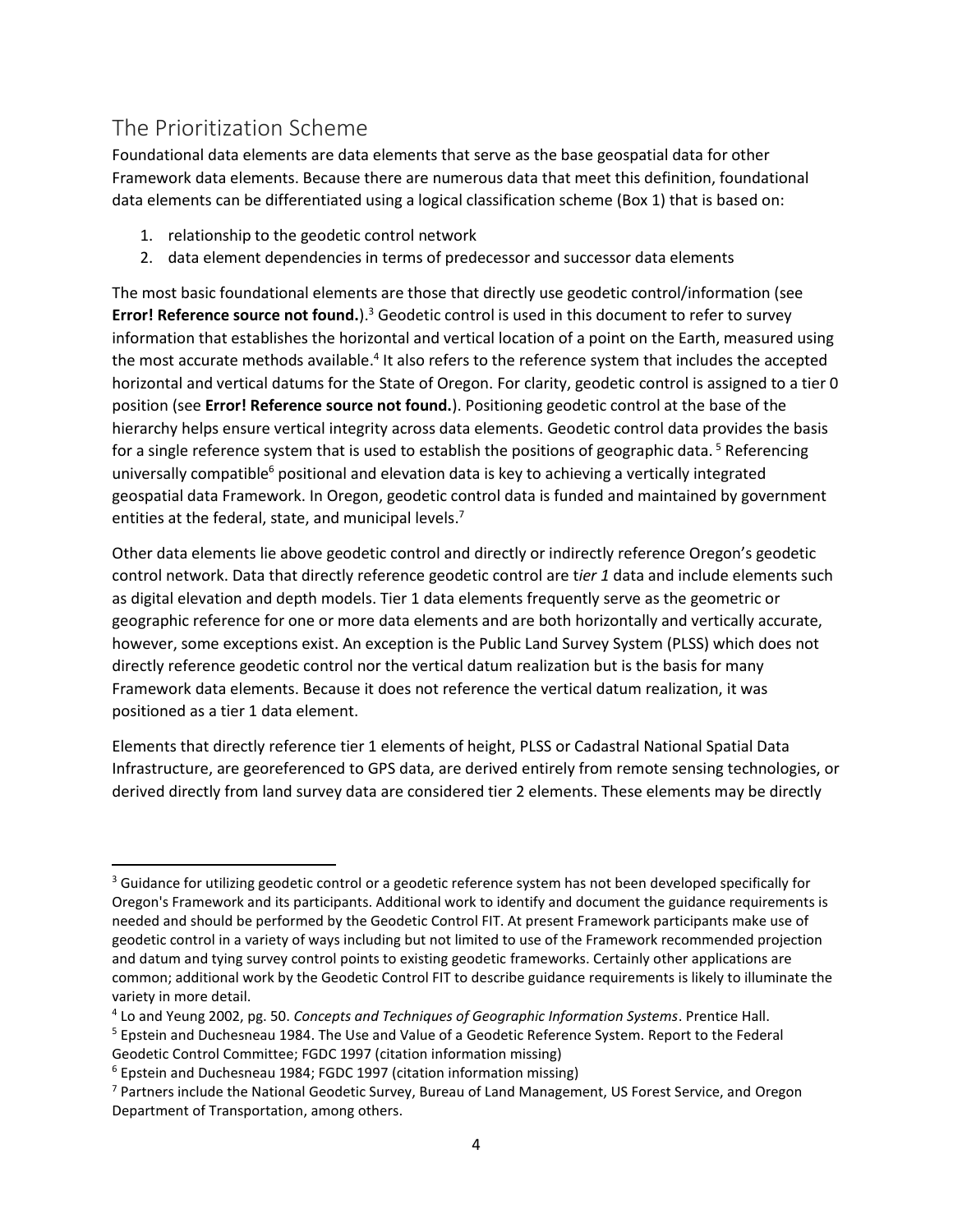derived from height data elements (e.g., watercourse centerlines) or are georeferenced using horizontal and vertical data (e.g., orthoimagery).

Tier 3 includes elements that can be contextualized by, are based entirely on tier 2 elements, or are based on a mixture of tier 1 and 2 elements.

Tier 4 includes elements that are based on tier 2 and/or 3 elements or are derived from models that incorporate multiple elements and data of varying tiers (the exception is the tier 1 coastline element).

Data elements that reference a mixture of tiers should be categorized using a "lowest common denominator" approach, where the highest tier number data element trumps lower tier number data elements.

# <span id="page-4-0"></span>Guidance for Assigning Tiers

<span id="page-4-1"></span>Step 1. Review data elements for their position relative to geodetic control or tier 0. Below are several questions that are useful for helping one to think about the data element in terms of the new strategy. The questions and responses are coded into the data elements spreadsheet.

- 1. Does the data element directly reference geodetic control? 1.1. Format: limited choice (yes-no-other-don't know)
- 2. Does the data element indirectly reference geodetic control? 2.1. Format: limited choice (yes-no-other-don't know)
- 3. Can you trace the data element back to geodetic control? How many data elements lie between the data element of interest and geodetic control? 3.1. Format: limited choice (1-2-3-4-GT4)
- 4. What do you consider to be the reference data for this data element of interest? What is the reference data for the data element of interest's reference data?
	- 4.1. Format: free text
- 5. How confident are you in your responses?
	- 5.1. Format: limited choice (Likert scale  $1 5$ )
- 6. Comments: please summarize the rationale for a data element's tier where appropriate

#### <span id="page-4-2"></span>Step 2. Use the logical classification scheme for assigning elements to tiers

Once you have reviewed the data elements and considered their base data, you can use the logic below to assign each element to a tier (see [Box 1\)](#page-5-0). The Oregon Framework Coordinator used the logic scheme to provide an initial tier to each data element. You and your team members may opt to assign a different tier or keep the initial tier assignment. Please keep in mind that the objective is to achieve the most accurate classification. You and your team members have the best knowledge for achieving this objective. Please keep in mind the difference between the *current* composition of any data elements and its *realistic ideal* composition. The current composition refers to the predecessors and reference data for an element at present. The realistic ideal composition refers to the targeted composition of the element and can be viewed as the next step or phase for improving the data element.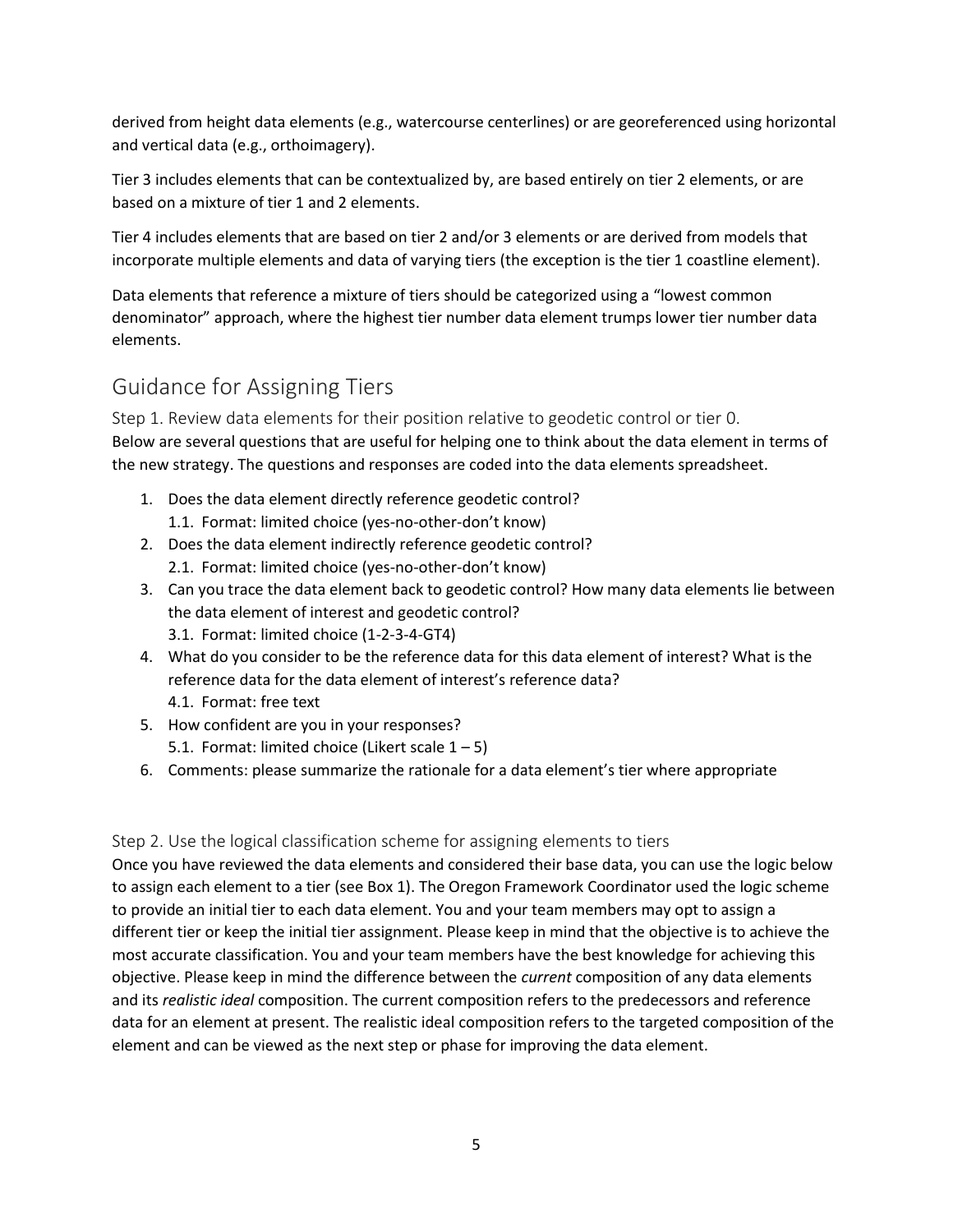|                                                                                       | Oregon<br><b>Framework</b><br>data<br>elements | Non-Framework data sets or information |  |  |  |  |  |  |
|---------------------------------------------------------------------------------------|------------------------------------------------|----------------------------------------|--|--|--|--|--|--|
| Tier 0. Geodetic control elements                                                     |                                                |                                        |  |  |  |  |  |  |
| Geodetic control                                                                      |                                                |                                        |  |  |  |  |  |  |
| Other control                                                                         |                                                |                                        |  |  |  |  |  |  |
| Horizontal datum                                                                      |                                                |                                        |  |  |  |  |  |  |
| Vertical datum                                                                        |                                                |                                        |  |  |  |  |  |  |
| Oregon Coordinate Reference System                                                    |                                                |                                        |  |  |  |  |  |  |
| Oregon's projection standard                                                          |                                                |                                        |  |  |  |  |  |  |
| Oregon real-time GNSS network                                                         |                                                |                                        |  |  |  |  |  |  |
|                                                                                       | Tier 1. Basic reference elements               |                                        |  |  |  |  |  |  |
| Bare earth surface heights                                                            |                                                |                                        |  |  |  |  |  |  |
| (bathymetry/hypsography points and/or                                                 |                                                |                                        |  |  |  |  |  |  |
| TIN)                                                                                  |                                                |                                        |  |  |  |  |  |  |
| Bare earth surface height computed digital<br>elevation model (bathymetric/terrain    |                                                |                                        |  |  |  |  |  |  |
| raster)                                                                               |                                                |                                        |  |  |  |  |  |  |
| Shoreline/coastline (ocean and major                                                  |                                                |                                        |  |  |  |  |  |  |
| watercourses (Columbia R., Willamette R.))                                            | O                                              |                                        |  |  |  |  |  |  |
| PLSS and Cadastral National Spatial Data                                              |                                                |                                        |  |  |  |  |  |  |
| Infrastructure (formerly Geographic                                                   |                                                |                                        |  |  |  |  |  |  |
| Coordinate Data Base)                                                                 |                                                |                                        |  |  |  |  |  |  |
| remote sensing raw data and imagery                                                   |                                                |                                        |  |  |  |  |  |  |
| GPS points and measurements                                                           |                                                |                                        |  |  |  |  |  |  |
| Tier 2. Elements that directly reference tier 1 elements                              |                                                |                                        |  |  |  |  |  |  |
| Physical and human elements directly                                                  |                                                |                                        |  |  |  |  |  |  |
| derived from surface height data elements                                             |                                                |                                        |  |  |  |  |  |  |
| (e.g., HUCs, watercourse centerlines,                                                 |                                                |                                        |  |  |  |  |  |  |
| building height, contours, aspect)                                                    |                                                |                                        |  |  |  |  |  |  |
| Image data that directly references surface<br>height data elements and that directly |                                                |                                        |  |  |  |  |  |  |
| references the geodetic control network                                               |                                                |                                        |  |  |  |  |  |  |
| (e.g., orthoimagery)                                                                  |                                                |                                        |  |  |  |  |  |  |
| County, state, tribal, and national                                                   |                                                |                                        |  |  |  |  |  |  |
| boundaries - these should be generalized                                              |                                                |                                        |  |  |  |  |  |  |
| from locally derived boundaries or                                                    |                                                |                                        |  |  |  |  |  |  |
| boundary nodes (see note under county                                                 |                                                |                                        |  |  |  |  |  |  |
| boundaries above)                                                                     |                                                |                                        |  |  |  |  |  |  |

<span id="page-5-0"></span>*Box 1. A logical classification scheme for Framework data element tiers. Example Framework data elements and other non-Framework data sets are included as examples to help illustrate the tiers.. ● = yes, ○ = proposed*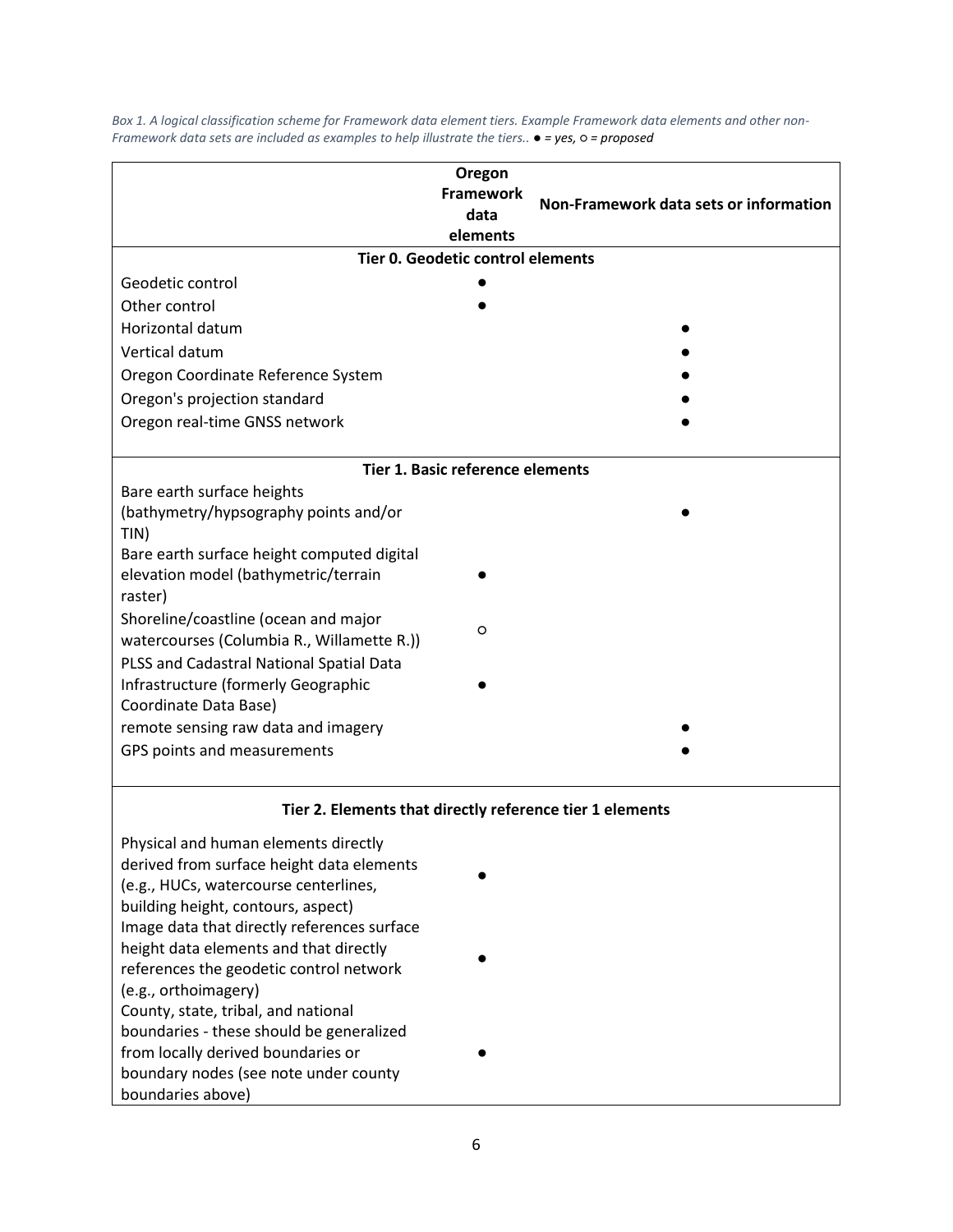| Human-made features mapped using land<br>survey, GPS, or LiDAR such as tax                                    | Oregon<br>Framework<br>data<br>elements | Non-Framework data sets or information |
|---------------------------------------------------------------------------------------------------------------|-----------------------------------------|----------------------------------------|
| lots/parcels and bridges<br>Other natural and physical features derived<br>entirely from tier 1 data elements |                                         |                                        |
| Tier 3. Elements that reference tier 2 elements or a combination of tier 1 and 2 elements                     |                                         |                                        |
| Physical features derived from tier 2<br>physical features<br>Land ownerships within national and state       |                                         |                                        |
| boundaries (e.g., federally-owned lands,<br>state-owned lands, local-owned lands,<br>tribe-owned lands)       |                                         |                                        |
| City limits<br>Other boundaries, such as taxing districts                                                     |                                         |                                        |
| <b>Digital Raster Graphics</b>                                                                                |                                         |                                        |
| Political boundaries that reference tier 2<br>elements                                                        |                                         |                                        |
| Elements digitized from orthoimagery :                                                                        |                                         |                                        |
| streets, sidewalks, buildings, hydrography<br>(where LiDAR is unavailable - also see                          |                                         |                                        |
| physical features derived from tier 2)                                                                        |                                         |                                        |
| Tier 4. Elements that reference tier 2 and/or 3 elements, are derived from models (but is not the             | tier 1 coastline element)               |                                        |
| Vegetation distributions and boundaries                                                                       |                                         |                                        |
| derived from modeling and/or<br>classification                                                                |                                         |                                        |
| Wildlife distributions derived from                                                                           |                                         |                                        |
| modeling, statistical analysis, or other data                                                                 |                                         |                                        |
| collection and analytic means                                                                                 |                                         |                                        |
| Physical data and information derived from<br>modeling, statistical analysis, or other data                   |                                         |                                        |
| collection and analytic means such as                                                                         |                                         |                                        |
| classification (e.g., water supply                                                                            |                                         |                                        |
| watersheds)<br>Hazard or risk information derived from                                                        |                                         |                                        |
| modeling, statistical analysis, or other data                                                                 |                                         |                                        |
| collection and analytic means (e.g., flood                                                                    |                                         |                                        |
| zones)                                                                                                        |                                         |                                        |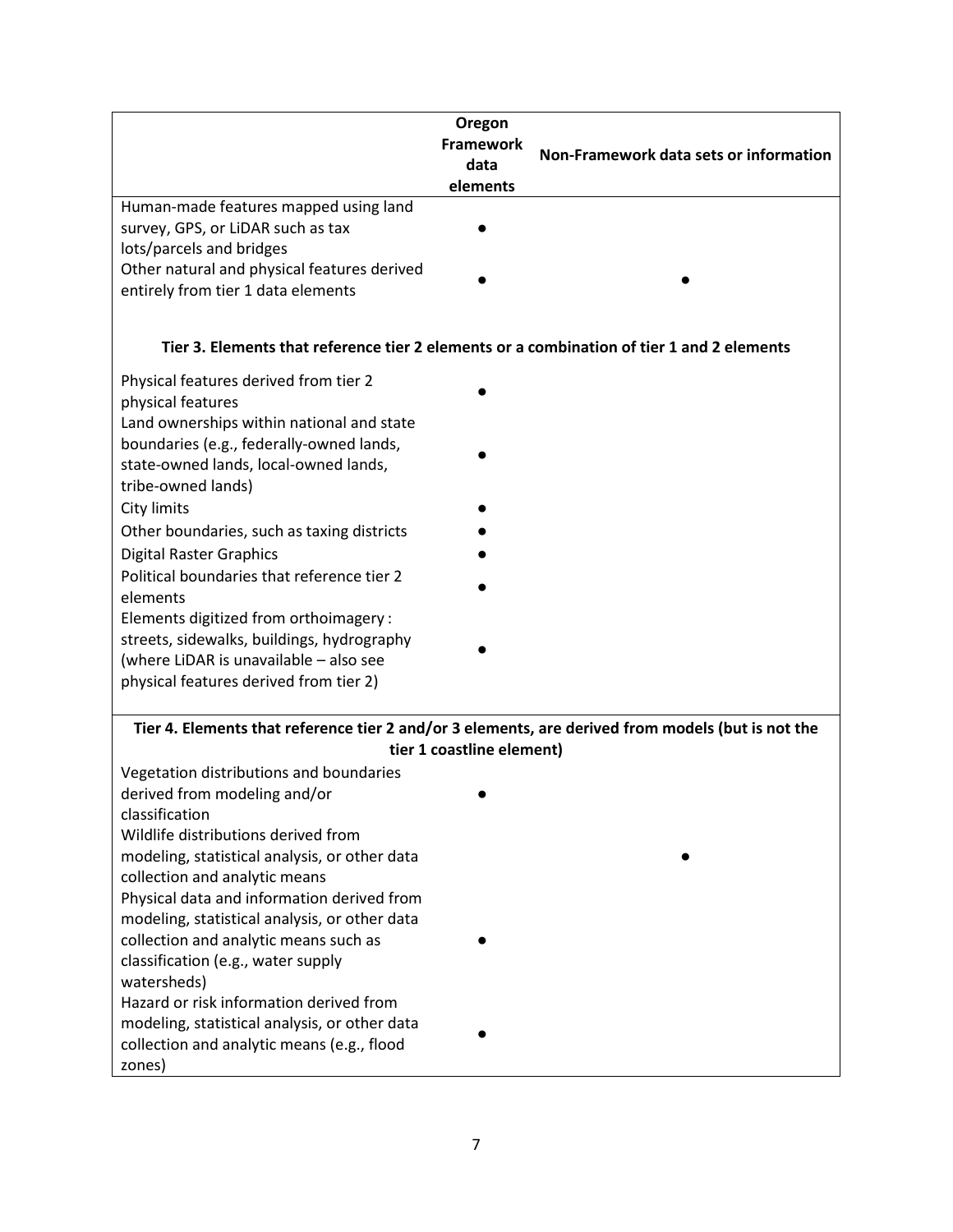|                                                | Oregon           |                                        |  |  |  |  |
|------------------------------------------------|------------------|----------------------------------------|--|--|--|--|
|                                                | <b>Framework</b> | Non-Framework data sets or information |  |  |  |  |
|                                                | data             |                                        |  |  |  |  |
|                                                | elements         |                                        |  |  |  |  |
| Land management delineations within or         |                  |                                        |  |  |  |  |
| across ownerships (e.g., parks, recreation     |                  |                                        |  |  |  |  |
| sites, forests, roadless areas, easements,     |                  |                                        |  |  |  |  |
| CRPs, land use)                                |                  |                                        |  |  |  |  |
| Human elements that reference tier 2           |                  |                                        |  |  |  |  |
| and/or 3 elements, such as districts and       |                  |                                        |  |  |  |  |
| land use designations                          |                  |                                        |  |  |  |  |
| Human or natural elements mapped using         |                  |                                        |  |  |  |  |
| DRGs as reference, using other methods in      |                  |                                        |  |  |  |  |
| a GIS such as heads up digitizing of non-      |                  |                                        |  |  |  |  |
| orthorectified imagery, or using other         |                  |                                        |  |  |  |  |
| methods of unknown or low to moderate          |                  |                                        |  |  |  |  |
| precision (e.g., centroids or labels typically |                  |                                        |  |  |  |  |
| derived from or representative of polygon      |                  |                                        |  |  |  |  |
| features)                                      |                  |                                        |  |  |  |  |
| Address points<br>α                            |                  |                                        |  |  |  |  |
| City points<br>п                               |                  |                                        |  |  |  |  |
| Unincorporated places<br>α                     |                  |                                        |  |  |  |  |
| Stream gages<br>α                              |                  |                                        |  |  |  |  |
| Soils<br>$\Box$                                |                  |                                        |  |  |  |  |
| Storm drainage basins<br>α                     |                  |                                        |  |  |  |  |

## <span id="page-7-0"></span>Application to the Framework Funding Program

Oregon's GIS Framework program administers a grant program intended to support efforts to develop, enhance, steward, or create/improve access to Oregon GIS Framework data. In the past, proposed projects were funded based on a broad set of criteria designed to address the many goals and needs of the Framework community and Oregon GIS Framework. Community members set the program priorities by sorting data elements within and across themes. Over time, the Oregon GIS Framework data element collection expanded and is currently comprised of over 254 elements. As a result, prioritization of data elements and project proposals has become increasingly difficult, and funded projects selected have been highly diverse. While most funded projects have value within Oregon's GIS Framework, past efforts have not resulted in the desired level of completion (in terms of data element development, stewardship, and access) of Oregon's GIS Framework and it is not clear that significant progress toward the goal of vertical integration has been made. This strategy for categorizing data elements is intended to inform the funding decision process by identifying the Framework data elements that serve as the basis for most other Framework data, can be considered the fundamental building blocks of the Oregon Framework or foundational data elements, and therefore priority data elements.

The FIT leads identified foundational elements as the highest priority data elements in the Oregon GIS Framework at present. The FIT leads also recognized that the Framework community consists of creative and intelligent members who can complete high-quality projects that will enhance Oregon's GIS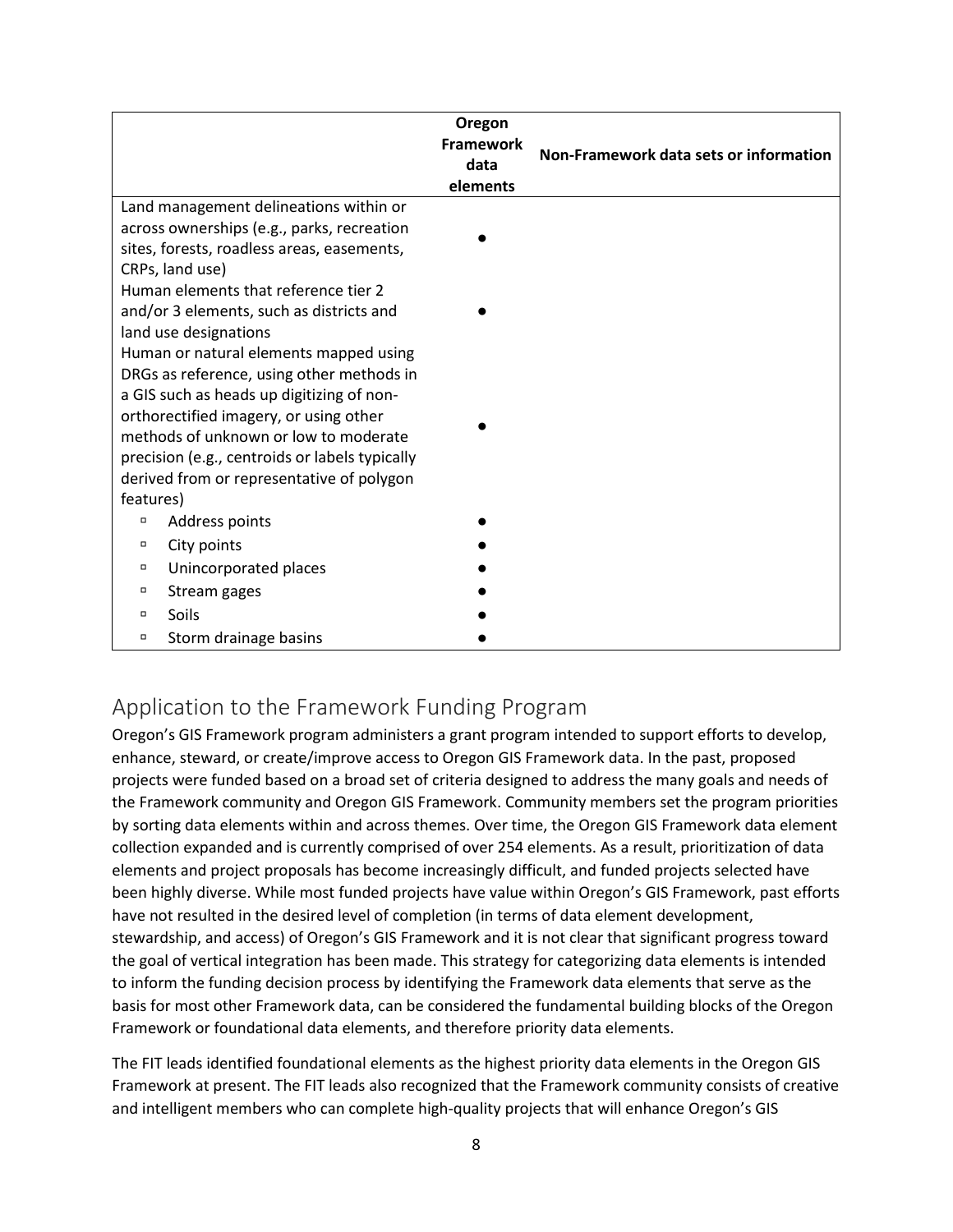Framework. Using a new strategy for prioritizing Framework data elements, the objectives for the 2017- 2019 funding program are:

- 1. In the short-term,
	- a. Complete Framework data elements that provide the geographic foundation of Framework
	- b. Inject resources into high-quality efforts that enhance Oregon's Framework
- 2. In the long-term,
	- a. Increase the capacity for data integration, horizontally and vertically
	- b. Prepare the State of Oregon for the new datum for geodetic control that will replace NAD83 in 2022

| November $9 - 15$         | FIT leads review new strategy document             |
|---------------------------|----------------------------------------------------|
| November 16               | Feedback on new strategy document due to           |
|                           | <b>Oregon Framework Coordinator by COB</b>         |
| November 30               | <b>FIT leads meeting</b>                           |
| December 21               | Strategy document finalized (for distribution to   |
|                           | themes teams, if needed)                           |
| December 9 - January 31   | Assignment of data elements to tiers               |
| February 6                | <b>Tiers finalized</b>                             |
| <b>Early February</b>     | (new!) RFP criteria work group meeting             |
| February 10               | RFP criteria first draft distributed to FIT leads  |
| February 14 - February 20 | Initial comment period for RFP criteria            |
| <b>February 24</b>        | RFP criteria second draft distributed to FIT leads |
|                           | (GPL and PAC also?)                                |
| March 1                   | <b>RFP criteria finalized</b>                      |
| March 6                   | <b>RFP released to public</b>                      |
| March 10                  | <b>Reviewing team formed</b>                       |
| March 17                  | <b>Framework Data Development Program RFP</b>      |
|                           | review, DAS                                        |
| May 1                     | Submission deadline by 11:59 PM                    |
| May 2 - May 9             | Reviewing team initial review period               |
| <b>May 11</b>             | <b>Proposal presentations</b>                      |
| <b>May 19</b>             | FIT review of proposals/GPL review of proposals    |
| <b>May 23</b>             | FIT and GPL recommendations submitted to PAC       |
|                           | and Reviewing Team by COB                          |
| May 23 - May 26           | PAC reviews proposals based on policy criteria     |
|                           | and recommendations from FIT and GPL.              |
| <b>May 26</b>             | PAC recommendations submitted to Reviewing         |
|                           | Team by COB May 26                                 |
| May 29 - 31               | Final review by Reviewing Team and                 |
|                           | recommendation formulation                         |
| June 2                    | Reviewing Team recommendation submitted to         |
|                           | <b>OGIC</b>                                        |
|                           |                                                    |

#### <span id="page-8-0"></span>Estimated Timeline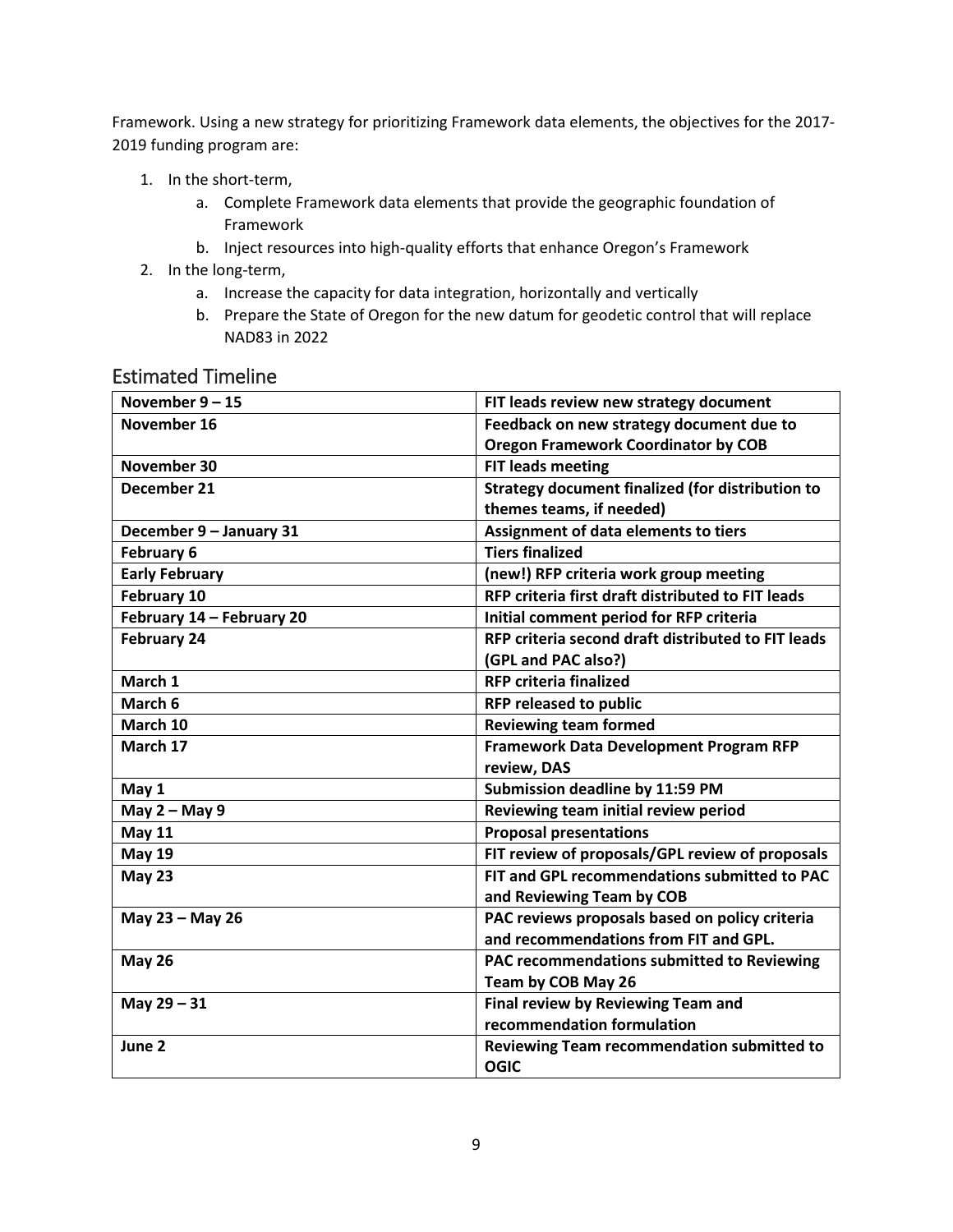| June 14 | OGIC reviews proposals and recommendations<br>and evaluations by Review Team, GPL, PAC, and<br><b>FIT</b> |
|---------|-----------------------------------------------------------------------------------------------------------|
| June 23 | Funded projects proponents informed/funded<br>project summaries posted to GEO website                     |
| July 1  | <b>Contract development initiated</b>                                                                     |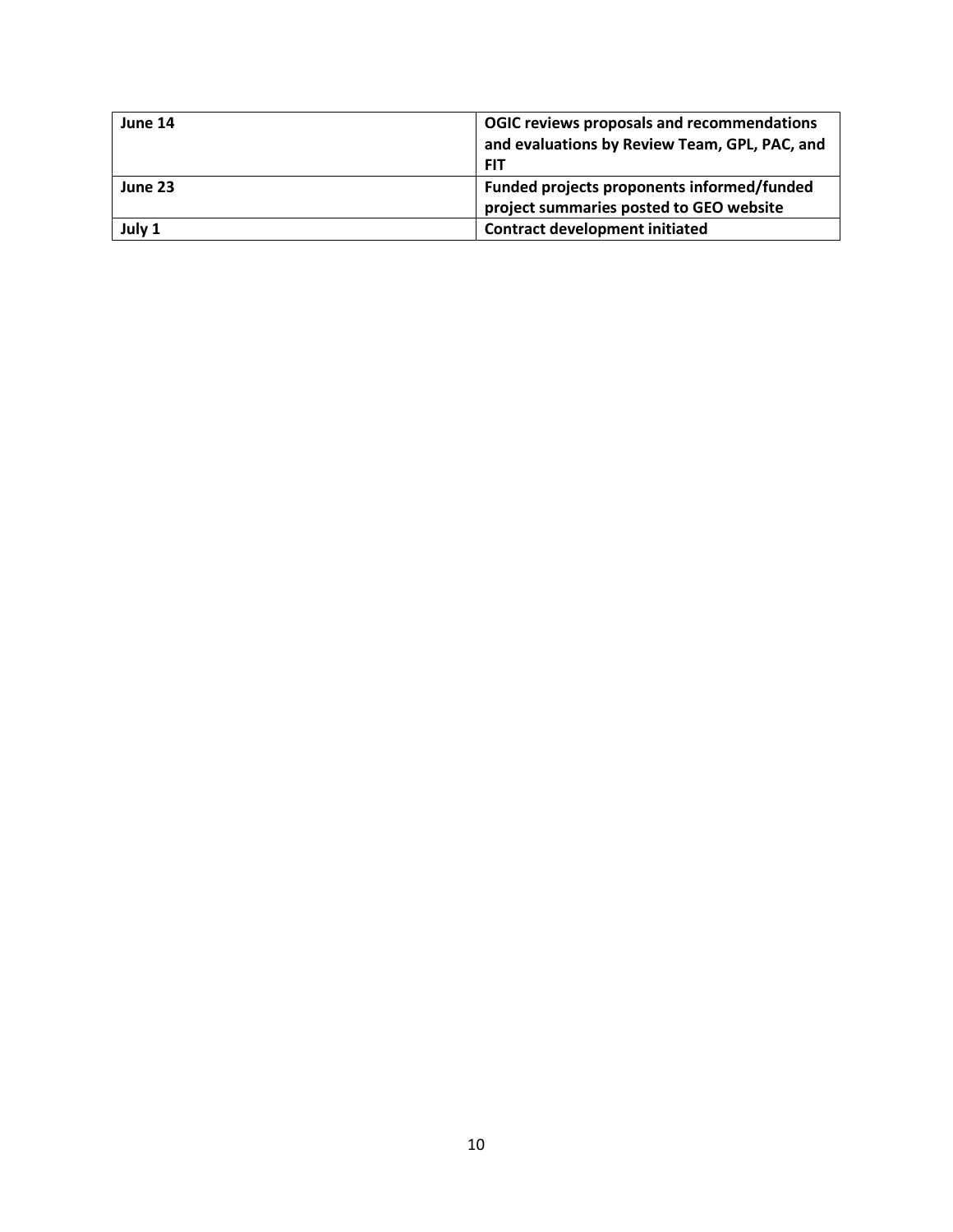# <span id="page-10-0"></span>APPENDIX

# Proposals for Sorting Data Elements into Tiers

The Oregon Framework Coordinator developed several proposals for sorting Framework data elements and implement the new prioritization strategy. The proposals are described below. I tested proposal 2, which seemed to balance the required preparation and follow-up work. After carrying out proposal 2, I conducted an assignment of the data elements into tiers, as described in proposal 3. I used the exercise to develop the contents of Box 1 above. I ruled out proposal 1 because of the extensive work required to implement it.

#### Proposal 1: Dichotomous Key

A dichotomous key is a tool for identifying entities using a series of questions that have only two possible responses. The approach is commonly used to identify plants and allows a decision to be traced through the decision making process. I propose that FITs use a dichotomous key to identify foundational data elements. If this approach proves too burdensome, I propose the use of a series of questions. The latter approach may not require the level of detail that a dichotomous key may depend on. In example 1, below, is an outline of some of the questions that could be used to identify the tier of a data element.

| Example 1. A few questions and responses that could be used in a dichotomous key to identify tier 1 and |  |
|---------------------------------------------------------------------------------------------------------|--|
| 2 data elements.                                                                                        |  |

| 1. | Probably the first question: Is this data element's native format a raster? |  |                                                                                     |  |                 |                               |                                                                                       |  |
|----|-----------------------------------------------------------------------------|--|-------------------------------------------------------------------------------------|--|-----------------|-------------------------------|---------------------------------------------------------------------------------------|--|
|    |                                                                             |  | 1.1.1. Yes -> Does this data element represent surface height above or below water? |  |                 |                               |                                                                                       |  |
|    |                                                                             |  | 1.1.1.1.1.                                                                          |  |                 |                               | Yes -> Is this data element a digital elevation model?                                |  |
|    |                                                                             |  |                                                                                     |  |                 | $1.1.1.1.1.1.1$ Yes -> tier 1 |                                                                                       |  |
|    |                                                                             |  |                                                                                     |  | 1.1.1.1.1.1.2.  |                               | No -> is this a depth model?                                                          |  |
|    |                                                                             |  |                                                                                     |  |                 | 1.1.1.1.1.1.2.1.1.            | Yes -> tier $1$                                                                       |  |
|    |                                                                             |  |                                                                                     |  |                 | 1.1.1.1.1.1.2.1.2.            | No $\rightarrow$ go to another question, such as, Is this                             |  |
|    |                                                                             |  |                                                                                     |  |                 |                               | data element a digital surface model? Yes -> Tier 2; No -<br>> go to another question |  |
|    |                                                                             |  | 1.1.1.1.2.                                                                          |  |                 |                               | No -> Is the data element's geometry tied directly to Oregon's geodetic               |  |
|    |                                                                             |  |                                                                                     |  | control points? |                               |                                                                                       |  |
|    | Yes -> Tier 1 data<br>$1.1.1.1.2.1.1$ .                                     |  |                                                                                     |  |                 |                               |                                                                                       |  |
|    | No -> Tier 2 data<br>1111212                                                |  |                                                                                     |  |                 |                               |                                                                                       |  |
|    | 1.1.2. No $\rightarrow$ go to question 2                                    |  |                                                                                     |  |                 |                               |                                                                                       |  |
|    |                                                                             |  |                                                                                     |  |                 |                               |                                                                                       |  |

|  |  | 2. Does this element function as a geometric reference for other data elements? |  |  |  |  |
|--|--|---------------------------------------------------------------------------------|--|--|--|--|
|--|--|---------------------------------------------------------------------------------|--|--|--|--|

2.1. yes  $\rightarrow$  possibly tier 1 data -> Next question: Is the data element's geometry tied directly to Oregon's geodetic control points?

2.1.1.Yes -> Tier 1 data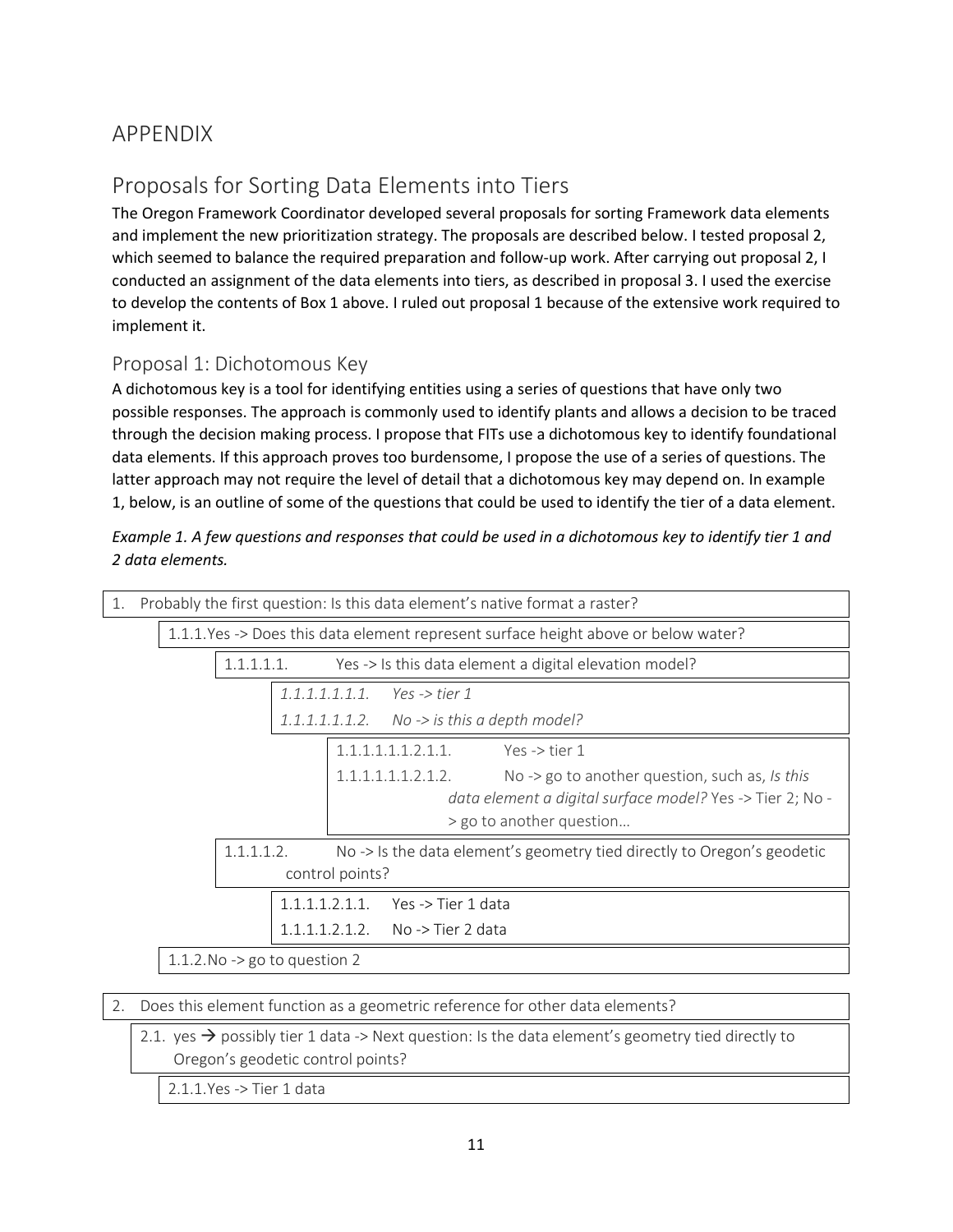| 2.1.2.no -> Does this data element reference a data element that directly references geodetic<br>control? |  |  |  |  |  |
|-----------------------------------------------------------------------------------------------------------|--|--|--|--|--|
| $2.1.2.1.1$ .<br>Yes -> Tier 2 data                                                                       |  |  |  |  |  |
| No -> higher than tier 2 data<br>2.1.2.1.2.                                                               |  |  |  |  |  |
| 2.2. No $\rightarrow$ possibly higher tier than tier 1 -> go to another question to determine tier        |  |  |  |  |  |

The questions can be arranged in a flow diagram as i[n Figure 2.](#page-12-0) This approach requires a lot of forethought about the questions. I would need additional questions to complete the key and put it into action.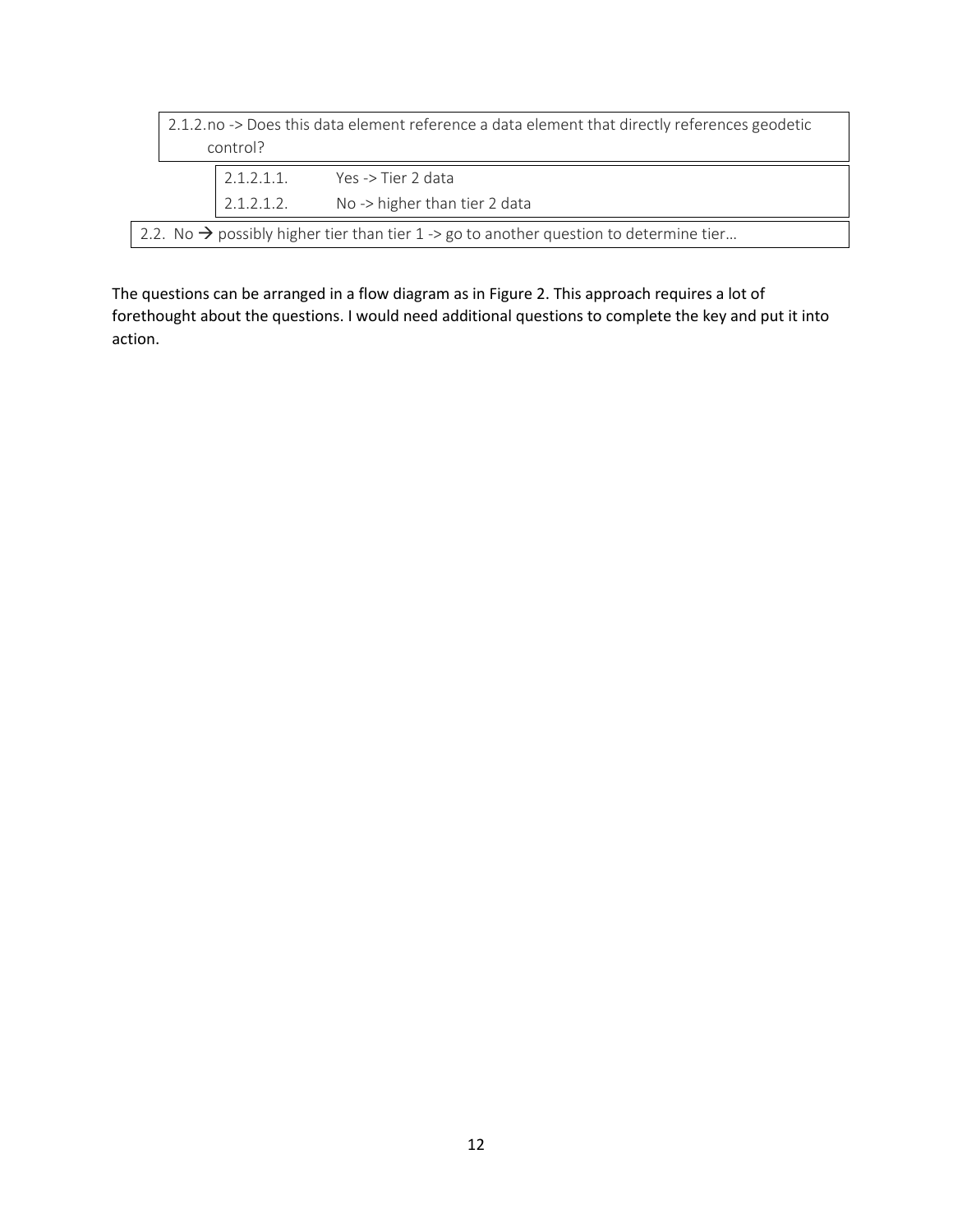*Figure 2. Example tree form of the dichotomous key.*

<span id="page-12-0"></span>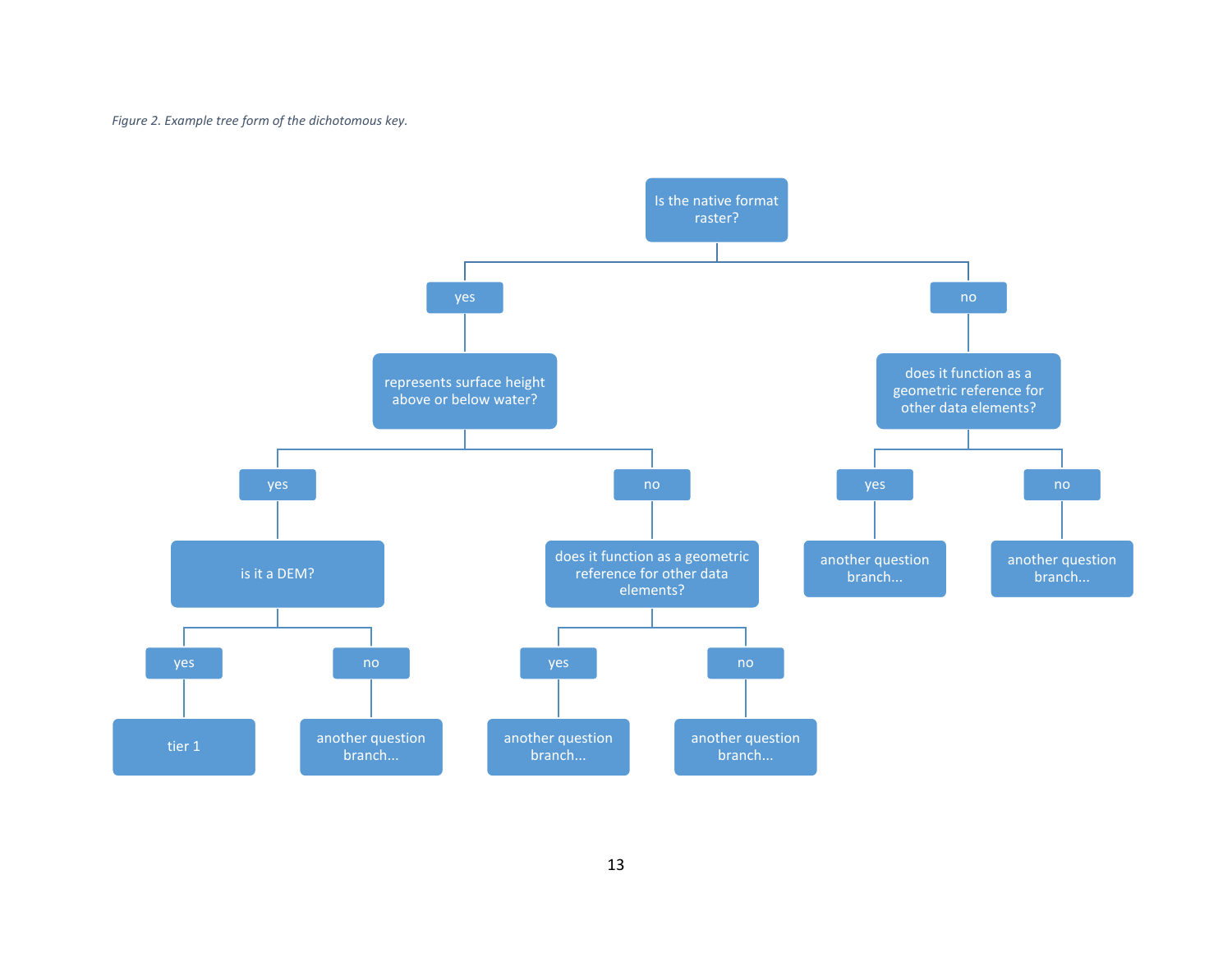#### Proposal 2: Key Questions in a Spreadsheet

Use a questionnaire and spreadsheet to identify the data tier. This format could make use of a few important questions. An advantage of this approach is less work up front, but a disadvantage is that it could require substantial work to interpret the responses unless responses are controlled. One way to control responses is to use a form or spreadsheet with data validation to limit the possible responses (see attached spreadsheet). I propose using some form of the following sample questions. Additional questions may also be useful.

Here are the sample questions:

- 1. Does the data element directly reference geodetic control? 1.1. Format: limited choice (yes-no-other-don't know)
- 2. Does the data element indirectly reference geodetic control? 2.1. Format: limited choice (yes-no-other-don't know)
- 3. Can you trace the data element back to geodetic control? How many data elements lie between the data element of interest and geodetic control?
	- 3.1. Format: limited choice (1-2-3-4-GT4)
- 4. What do you consider to be the reference data for this data element of interest? What is the reference data for the data element of interest's reference data?
	- 4.1. Format: free text
- 5. How confident are you in your responses? 5.1. Format: limited choice (Likert scale  $1 - 5$ )

Additional questions that may be useful to include:

- 1. What is the source, in terms of the data steward and or integrator, of the reference data identified in question 4 (Q4 in the spreadsheet)?
	- a. Format: free text
- 2. Based on your understanding of foundational data and data tiers, in what tier would you place this data element?
	- a. Format: limited choice  $(1 5)$
- 3. What is your rationale for the tier you chose?
	- a. Format: free text

Feedback could be sought from FIT teams using the following questions: What other questions do you feel would help to sort the data? Are there data elements that could cross tiers, such as data elements that are aggregated from multiple sources? If there are, I could add a response to question 3 that leads the responder to another question that the responder can use to explain the situation.

### Proposal 3: Provide definition of foundational data elements and let FIT members identify the tier

Another approach is to provide the definition of foundational data elements to the FIT members and have them classify the data elements. This method is quick and relatively easy to distribute, but has little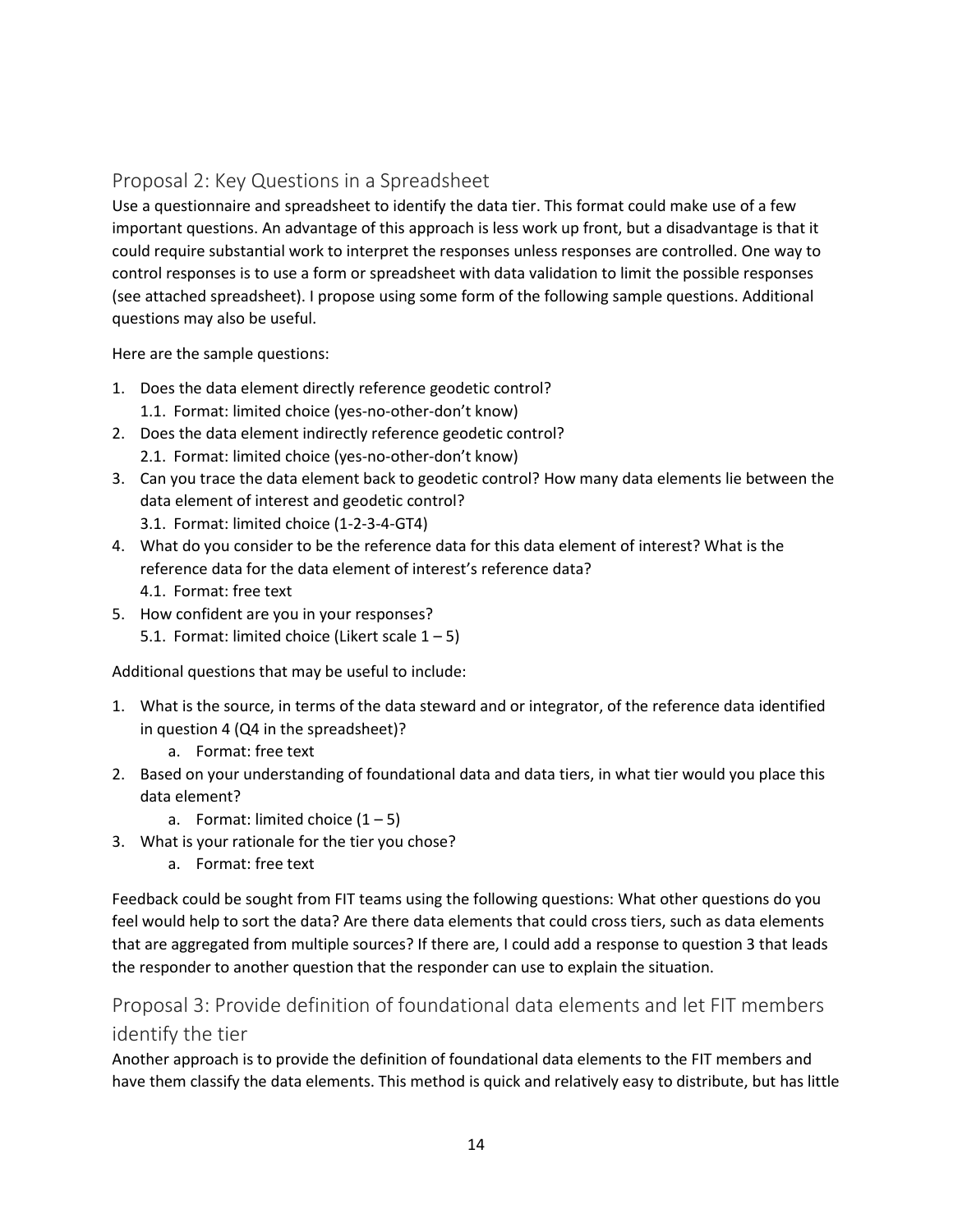structure to guide FIT members and would be subject to interpretation of the definition. It will also require additional work when it comes time to sort Tier 2 and higher data.

#### Results

I recommended that Proposal 2 was the best bet for getting responses in a timely and efficient manner and followed through on this proposal. To implement the proposal, I developed a spreadsheet with a single column devoted to each of five questions:

- **1. Directly references geodetic control**
- **2. Indirectly references geodetic control**
- **3. Number of "layers" away from geodetic control**
- **4. Reference layer for this element (free text)**
- **5. Response confidence**

I was able to complete question 1 for all 254 data elements, but only able to answer question 2 for a small fraction [\(Table 1\)](#page-14-0). I was unable to answer question 3 for most elements and did not record my attempts to answer this question for any element. I guessed at the reference layer for most of the 11 elements for which I named a reference layer in question 4, except for geology, which I found in its metadata. I did not attempt to identify my response confidence, as it was fairly low for all but one element.

<span id="page-14-0"></span>*Table 1. Initial set of questions for classifying data elements into tiers. The questions were designed to understand how close or far away any element is from the geodetic control network that has been identified as the foundation for Framework GIS data in Oregon.*

|                  | Q1                                         | Q2                                           | Q3                                                     | Q4                                                 | Q5                     |
|------------------|--------------------------------------------|----------------------------------------------|--------------------------------------------------------|----------------------------------------------------|------------------------|
|                  | Directly<br>references<br>geodetic control | Indirectly<br>references<br>geodetic control | Number of<br>"layers" away<br>from geodetic<br>control | Reference layer<br>for this element<br>(free text) | Response<br>confidence |
| <b>RESPONSES</b> | 254                                        | 30                                           |                                                        | 11                                                 |                        |

Questions 1 and 2 consisted of 4 responses, the vast majority of which I guessed were not directly tied to geodetic control [\(Table 2\)](#page-14-1).

<span id="page-14-1"></span>*Table 2. Summary of Theresa's initial stab at identifying Framework data elements that directly and indirectly reference geodetic control points.* 

|                  | Q1                                   | Q2                                     |  |
|------------------|--------------------------------------|----------------------------------------|--|
| Response         | Directly references geodetic control | Indirectly references geodetic control |  |
| yes              | 20                                   | 15                                     |  |
| no               | 224                                  | 5                                      |  |
| other            | 5                                    | 5                                      |  |
| don't know       | 4                                    | 5                                      |  |
| no response      |                                      | 224                                    |  |
| <b>RESPONSES</b> | 254                                  | 30                                     |  |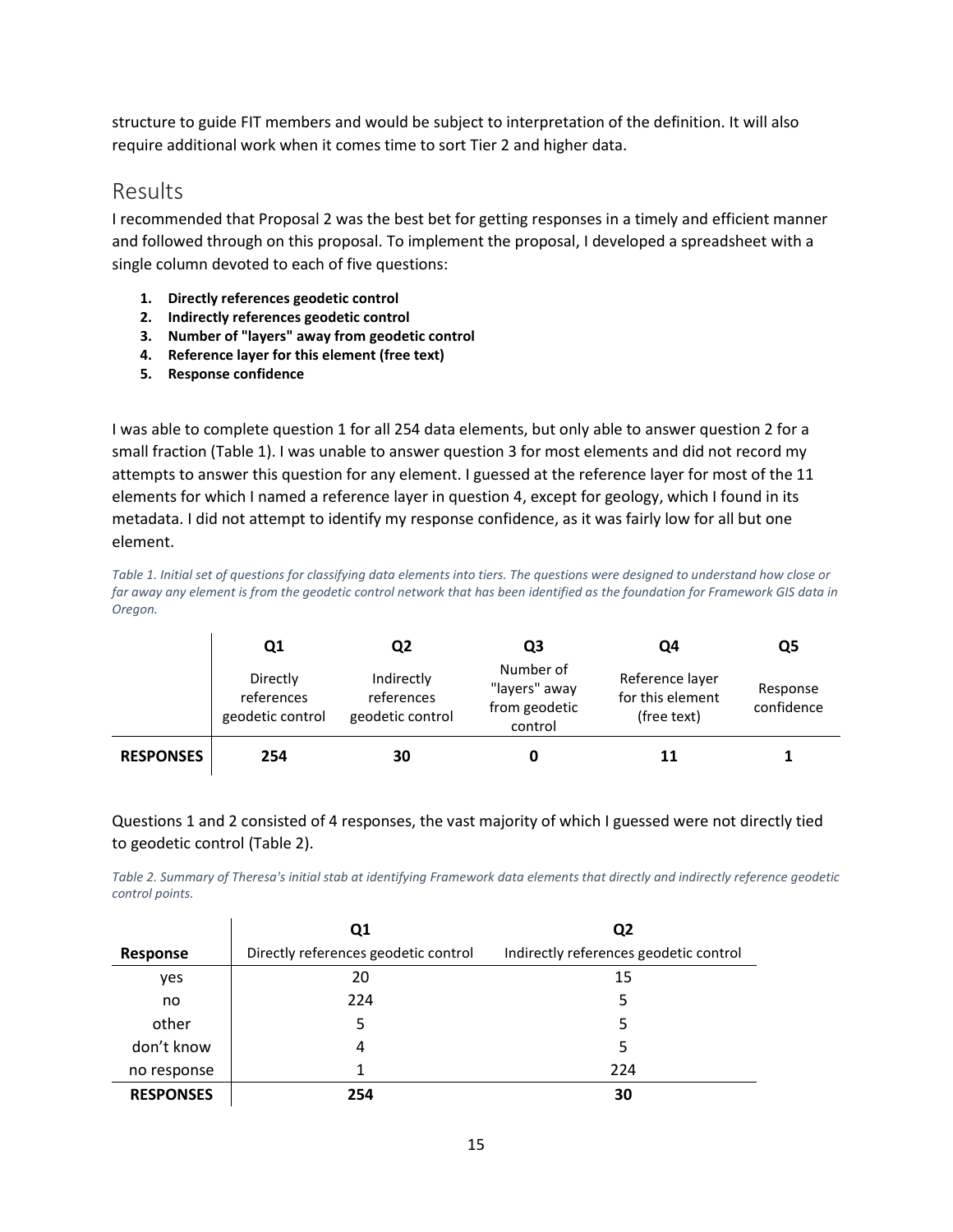Once I completed the exercise of addressing the questions, I identified that the next steps for the elements were:

- 1. Identify the elements that are digitized from data that we can consider of "known" tier (Tier 1: PLSS, DEM, and tied to PLSS in the Q4 column)
- 2. Identify if there are any other elements that are the same tier as Orthoimagery and PLSS
- 3. Take the information from questions and information above and place each data element into a tier (essentially proposal 3).

I decided to proceed with the next steps in a test mode. Unfortunately, I had insufficient information to complete #1. In order to identify other elements in the same tier as orthoimagery and PLSS, I reviewed the data elements list. As I proceeded, I realized that I would have ideally had the number of levels away from geodetic control each element lies, but also lacked this information and considered other aspects of the elements and the Framework.

During my initial pass through the data elements, I gravitated to an exercise of classifying each element into a tier, somewhat like what was proposed with proposal 3, and stayed with that path. As I worked through the elements list, I thought about how data elements nest. For human features, I initially relied on a top-down hierarchy in which international, national, and state boundaries are the highest level, the key points of reference because of their stability (in the western hemisphere), and that other smaller political and human units nest under these. On my second pass, I reclassified many elements as I considered the goal of the NSDI to create data from the highest precision data available, envisioned as local scale data. As there is variation in the amount of data available at local levels, I considered county boundaries as a logical reference layer for local data generation efforts and for generalizing to create smaller scale data. I also considered different technologies such as high precision GPS vs. GIS-based heads up digitizing and the impact of these technologies on GIS data derived from them, and I surmised that higher precision data should be in a lower tier (i.e., tier 2 or 3) than low precision data (i.e., tier 3 or 4).

For physical and natural elements, I began with the concept of height as a tier 1 element and used this as my initial basis for placing elements into tiers, assuming that any element based on height would be of a higher tier than tier 1 (i.e., tier 2, 3, or 4). I found that casting elements such as climate and wildlife distribution data into higher tiers made sense but differentiating among the higher tiers became quite difficult because these elements are often developed from a wide variety of data sets, some of which directly reference geodetic control and some of which do not.

The shoreline or coastline element is a physical/natural feature that may be derived from height data and may be used for local operations such as representing tax lots. It may also be used to delineate county and state boundaries. Here I surmised that physical and human features needed to align based on shoreline, and therefore shoreline might require designation as a tier 1 data element. I am uncertain about this element and welcome more information about this element.

Ultimately, I identified a set of criteria for classifying all data elements into 5 tiers (se[e Box 1](#page-5-0) above). I found that a logical classification resulted in a different arrangement of the elements into tiers than the questions focused solely on distance from geodetic control [\(Table 3\)](#page-16-0).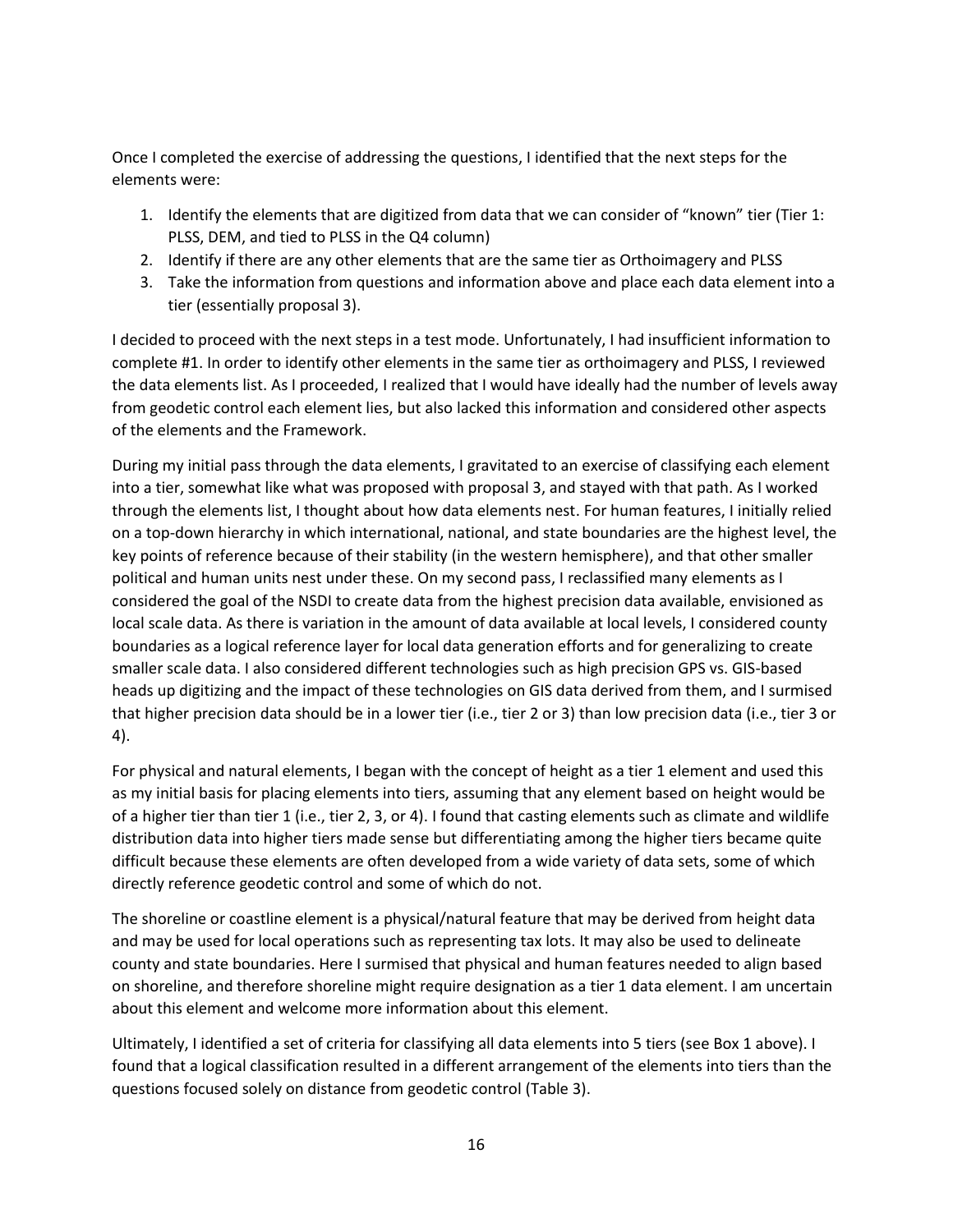|                                    |              | Q1. Directly references geodetic |  |
|------------------------------------|--------------|----------------------------------|--|
| <b>Data Element</b>                | yes          | other                            |  |
| <b>Admin Bnds</b>                  |              |                                  |  |
| county boundaries - OR             | $\mathbf{1}$ |                                  |  |
| state boundary                     | 2            |                                  |  |
| <b>Cadastral</b>                   |              |                                  |  |
| assessor's map boundaries          |              | 3                                |  |
| <b>Donation Land Claims</b>        |              | 3                                |  |
| <b>GCDB</b>                        |              | 1                                |  |
| <b>PLSS</b>                        |              | 1                                |  |
| subdivision plat maps              | 4            |                                  |  |
| tax lots                           |              | 3                                |  |
| <b>Tribal Trust Lands</b>          | 2            |                                  |  |
| <b>Coastal and Marine</b>          |              |                                  |  |
| Shoreline                          | 2            |                                  |  |
| <b>Elevation</b>                   |              |                                  |  |
| Nearshore and Estuarine Bathymetry | $\mathbf{1}$ |                                  |  |
| <b>Geodetic Control</b>            |              |                                  |  |
| geodetic control points            | 0            |                                  |  |
| other survey control               | $\mathbf{1}$ |                                  |  |
| <b>Imagery</b>                     |              |                                  |  |
| .5-meter DOQs                      | 2            |                                  |  |
| 1-meter DOQs                       | 2            |                                  |  |
| 30-meter DOQs                      | 2            |                                  |  |
| <b>DRGs</b>                        | 3            |                                  |  |
| Reference                          |              |                                  |  |
| county boundaries - WA, CA, ID, NV | $\mathbf{1}$ |                                  |  |
| <b>Transportation</b>              |              |                                  |  |
| bridges                            | 3            |                                  |  |
| heliports                          | 3            |                                  |  |
| lighthouses                        | 3            |                                  |  |
| ports                              | 3            |                                  |  |
| railroads                          | 3            |                                  |  |
| road centerlines                   | 3            |                                  |  |
| <b>VOR</b>                         | 3            |                                  |  |

<span id="page-16-0"></span>*Table 3. Data elements that were initially identified as directly or partially referenced to geodetic control points are listed. The numbers in table cells represent the tier identified using a logical classification scheme.*

### Conclusions

Using a spreadsheet to collect responses was a familiar and efficient way to gather responses to the 5 questions examined in [Table 1.](#page-14-0) I used data validation to decrease the amount of time required for interpretation of the responses, but also included two free text fields to capture reference data